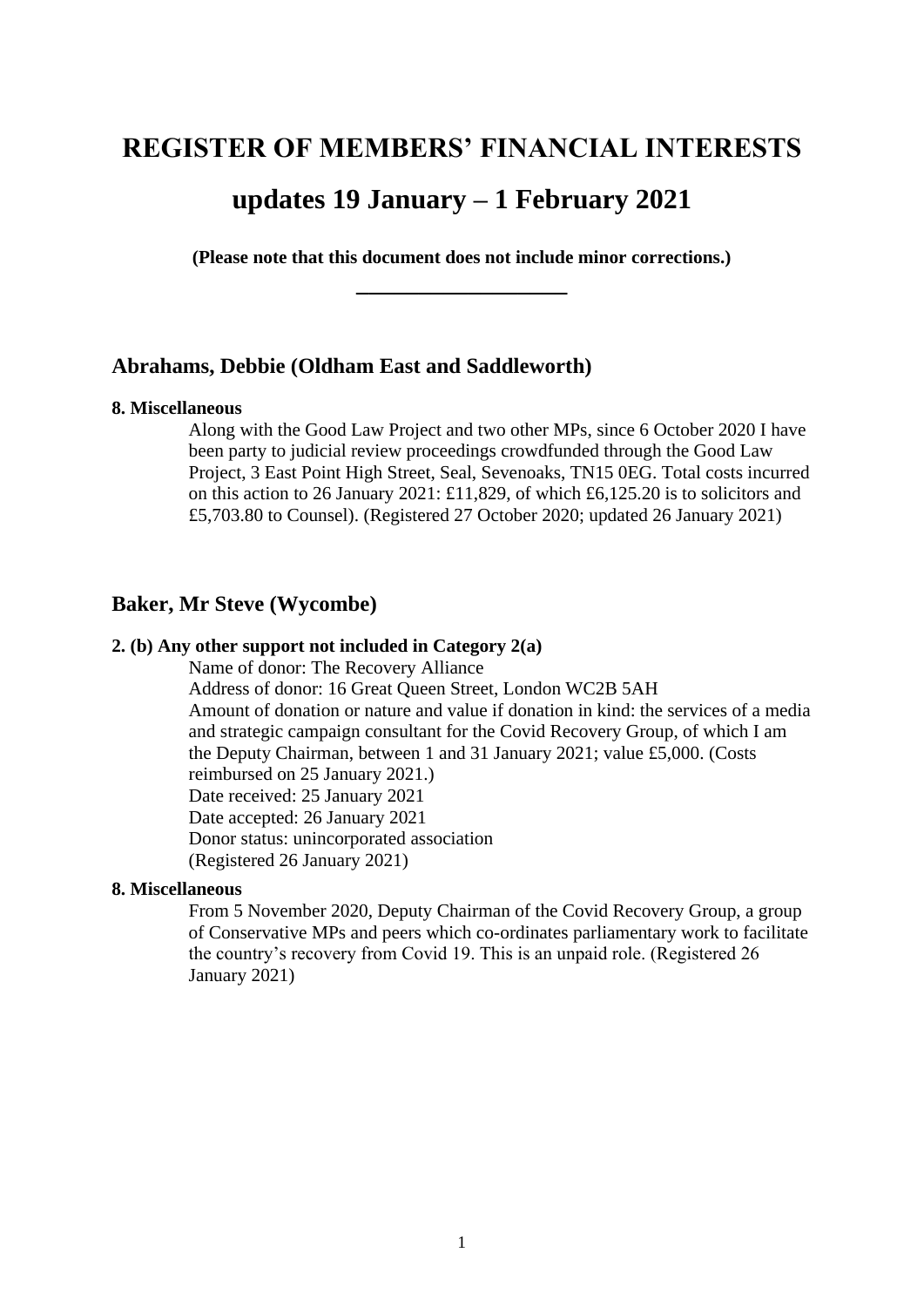# **Brabin, Tracy (Batley and Spen)**

#### **1. Employment and earnings**

Payments from the Authors' Licensing and Collecting Society, Barnard's Inn, 86 Fetter Lane, London EC4A 1EN, via The Agency, 24 Pottery Lane, Holland Park, London W11 4LZ, as residuals for work before I was elected to Parliament:

18 January 2021, received £442.32 for writing work completed before I was elected to Parliament. Hours: no additional hours. (Registered 22 January 2021)

## **2. (b) Any other support not included in Category 2(a)**

Name of donor: UNITE the Union

Address of donor: Unite House, 128 Theobalds Rd, London WC1X 8TN Amount of donation or nature and value if donation in kind: Printing and postage costs for a leaflet to Labour party members for my campaign for Labour Candidate for West Yorkshire Mayor, value £4,260.26

Date received: 18 November 2020

Date accepted: 18 November 2020

Donor status: trade union

(Registered 12 January 2021; updated 20 January 2021)

Name of donor: UNITE the Union

Address of donor: Unite House, 128 Theobalds Rd, London WC1X 8TN Amount of donation or nature and value if donation in kind: £1,966.81, received via a volunteer, to pay the costs of SMS messaging for my campaign for Labour Candidate for West Yorkshire Mayor Date received: 8 November 2020 Date accepted: 8 November 2020 Donor status: trade union (Registered 19 January 2021)

# **Brereton, Jack (Stoke-on-Trent South)**

#### **1. Employment and earnings**

Payments from Ipsos MORI, 3 Thomas More Square, London E1W 1YW, for surveys:

24 December 2020, received £200. Hours: 1 hr. (Registered 21 January 2021)

# **Bruce, Fiona (Congleton)**

#### **1. Employment and earnings**

Fiona Bruce and Co LLP; solicitors practice. Address: Justice House, 3 Grappenhall Rd, Stockton Heath, Warrington WA4 2AH. Consultancy fees received:

31 December 2020, received £5,000. Hours: 8 hrs. (Registered 26 January 2021)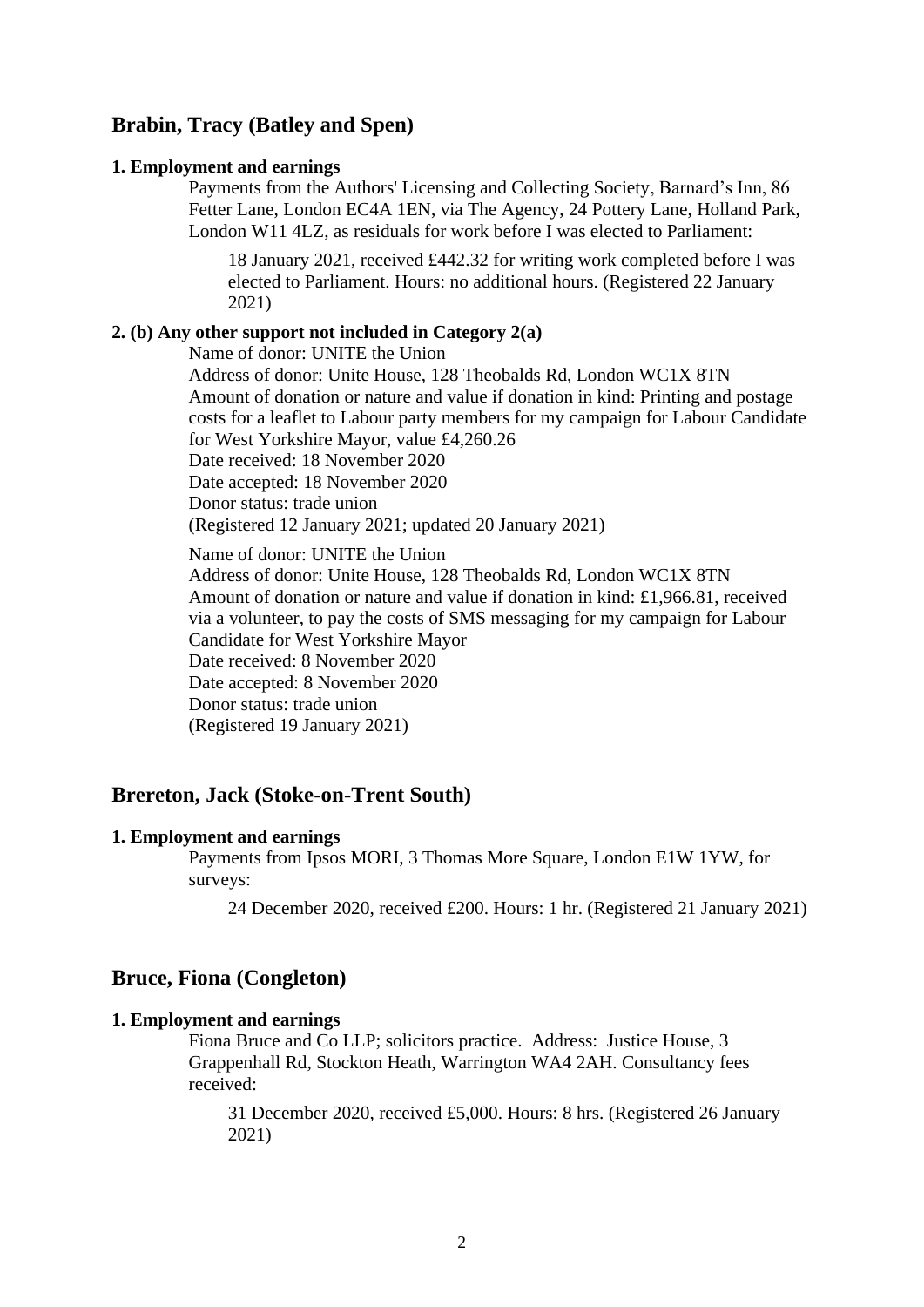# **Daly, James (Bury North)**

#### **8. Miscellaneous**

I became a non-practising partner in Crompton Halliwell Solicitors on 13 December 2019, and started practising again (unpaid) from 10 December 2020. (Registered 8 January 2020; updated 05 January 2021)

# **Davey, Ed (Kingston and Surbiton)**

#### **3. Gifts, benefits and hospitality from UK sources**

Name of donor: National Liberal Club Address of donor: 1 Whitehall Place, London SW1A 2HE Amount of donation or nature and value if donation in kind: Honorary annual membership for 2021, value £798 Date received: 1 January 2021 - 31 December 2021 Date accepted: 1 January 2021 Donor status: company, registration 01355034 (Registered 25 January 2021)

### **Davis, Mr David (Haltemprice and Howden)**

### **1. Employment and earnings**

Payments from News UK, Fleet House, Cygnet Park, Hampton, Peterborough PE7 8FD:

15 January 2021, payment of £400 for an article published in the Sun. Hours: 1.5 hrs. Fee paid direct to charity. (Registered 22 January 2021)

### **Duncan Smith, Sir Iain (Chingford and Woodford Green)**

### **1. Employment and earnings**

Payments for articles in the Sun Newspaper, from News UK and Ireland, 1 London Bridge Street, London SE1 9GF:

25 January 2021, received £500 for an article published on 17 January 2021. Hours: 4 hrs. (Registered 27 January 2021)

Payments for articles in the Daily Telegraph and Sunday Telegraph, 111 Buckingham Palace Rd, London SW1W 0DT:

12 January 2021, received £250 for an article published on 30 December 2020. Hours: 4 hrs. (Registered 27 January 2021)

26 January 2021, received £250 for an article published on 7 January 2021. Hours: 4 hrs. (Registered 27 January 2021)

26 January 2021, received £250 for an article published on 14 January 2021. Hours: 4 hrs. (Registered 27 January 2021)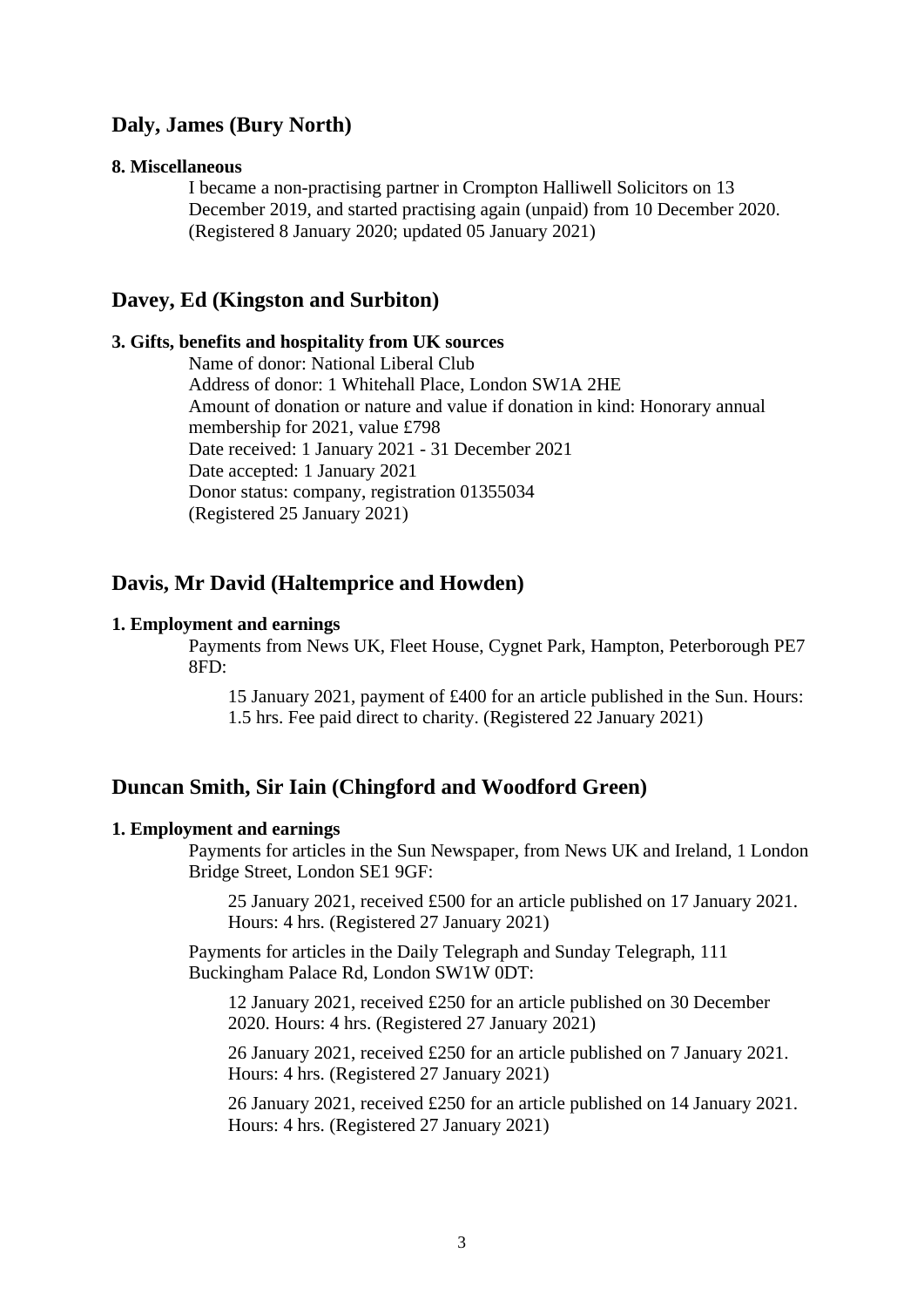# **Everitt, Ben (Milton Keynes North)**

#### **1. Employment and earnings**

From 1 May 2020 to 31 January 2021, strategic adviser, retained via Weble Ltd, to the Institute of Chartered Accountants in England and Wales (ICAEW), Moorgate Pl, London EC2R 6EA. I receive £15,000 a year, paid quarterly, for an expected annual time commitment of 60-80 hrs. (Registered 23 June 2020)

21 January 2021, received final payment of £6,250. Hours: 27 hrs. (Registered 22 January 2021)

### **Farron, Tim (Westmorland and Lonsdale)**

#### **8. Miscellaneous**

From 20 January 2021, Advisory Board Member of BOMAD Investments Ltd (trading as HomeNow), an affordable housing scheme. This is an unpaid role. (Registered 21 January 2021)

### **Fletcher, Katherine (South Ribble)**

### **6. Land and property portfolio: (i) value over £100,000 and/or (ii) giving rental income of over £10,000 a year**

From 10 October 2020, a house in Cheshire East: (i). (Registered 26 January 2021)

### **Freer, Mike (Finchley and Golders Green)**

### **8. Miscellaneous**

On 16 December 2020, Martyn Gerrard Estate Agents provided in-kind sponsorship for my Christmas Card competition, value £1,245. (Registered 25 January 2021)

# **Fuller, Richard (North East Bedfordshire)**

### **1. Employment and earnings**

Until further notice, Advisory Director of Investcorp Securities Ltd, of 48 Grosvenor St, London W1K 3HW, a venture capital company. I receive £20,000 a year, paid quarterly, for an expected commitment of 2 hrs a month. (Registered 09 January 2020)

14 January 2021, received an additional payment of £15,000 for business planning advice. Hours: 10 hrs. (Registered 26 January 2021)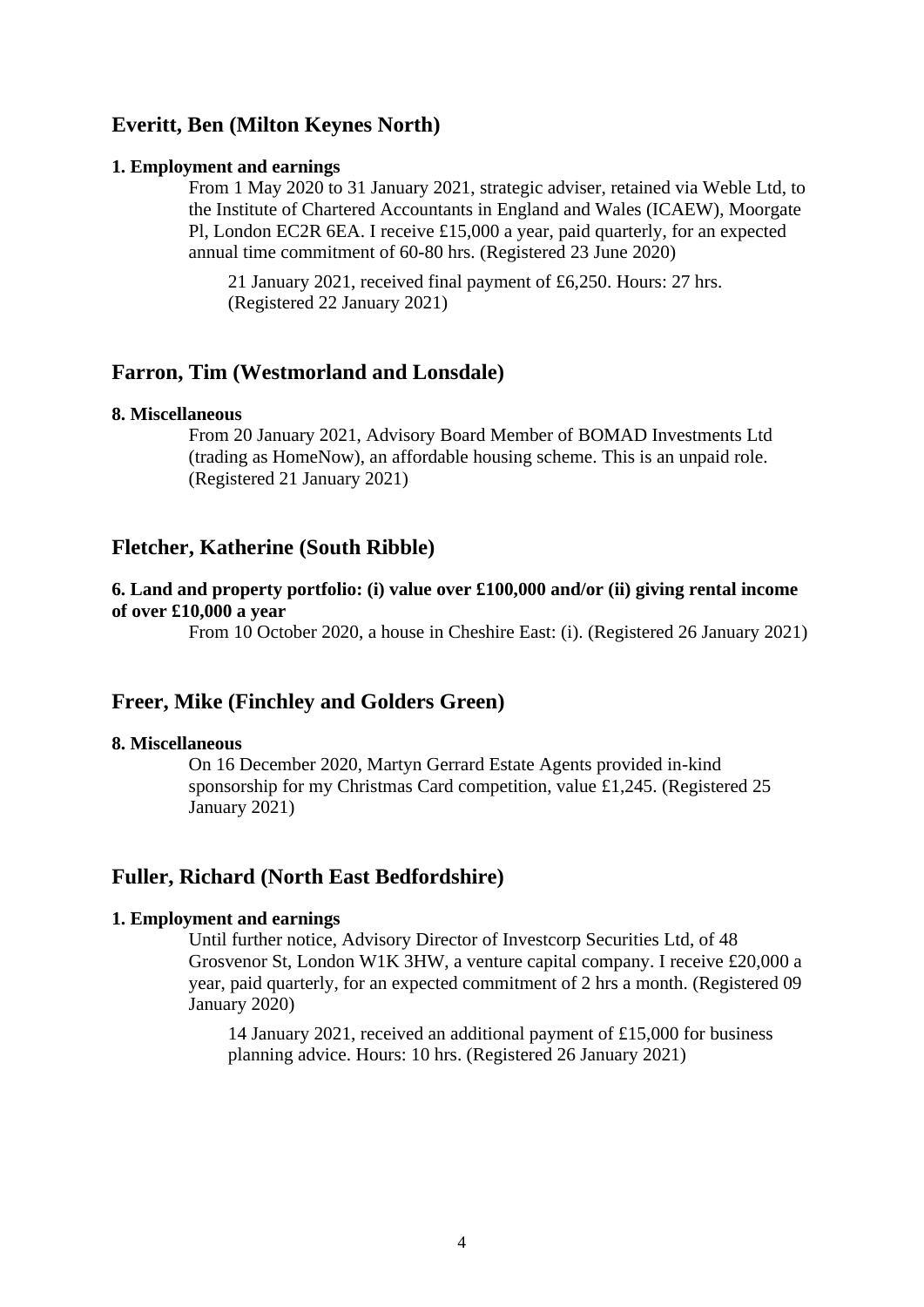## **Garnier, Mark (Wyre Forest)**

#### **1. Employment and earnings**

From 1 April 2019 until 31 March 2022, Principal Speaker for BRI Wealth Management plc, BRI House, Elm Court, Meriden Business Park, Meriden CV5 9RL. From 1 April 2020, I receive £10,000 per annum, paid in quarterly instalments, for speaking at eight client events and writing occasional articles for client newsletters. Hours: 64 hrs in total. I consulted ACoBA about this appointment. Hours: 64 hrs a year. (Registered 25 April 2019, updated 14 April 2020 and 01 February 2021)

### **Green, Damian (Ashford)**

#### **1. Employment and earnings**

From 1 January 2021 to 31 December 2021, consultant to Abellio Transport Holdings (rail and bus operator), St Andrews House, 18-20 St Andrew Street, London EC4A 3AG. I will receive £40,000 per annum, paid monthly, for consulting on rail policy. Hours: 24 hrs per month. (Registered 20 January 2021)

### **Hammond, Stephen (Wimbledon)**

#### **1. Employment and earnings**

From 4 May 2020, Chair of the Infrastructure Policy Board, and Joint Chairman of the Policy Board, of Public Policy Projects, a policy institute. Address: 10 Rose and Crown Yard, London SW1Y 6RE. I receive £18,000 per year, paid monthly. First payment, for May and June 2020, received on 10 July 2020. Hours: 60-75 hrs a year. I consulted ACoBA about this appointment. (Registered 13 July 2020; updated 25 January 2021)

From 1 January 2021 until further notice, Strategic Advisor to Darwin Alternative Investments, an investment company. Address: Empire House, 175 Piccadilly, London W1J 9RN. I will receive £60,000 per annum, paid monthly, for providing political advice on business and finance. Hours: between 50 and 100 hrs a year. I consulted ACoBA about this appointment. (Registered 25 January 2021)

### **8. Miscellaneous**

From 1 November 2020, unpaid Ambassador for Bowel Disease UK, a registered charity. (Registered 25 January 2021)

### **Harper, Mr Mark (Forest of Dean)**

#### **8. Miscellaneous**

From 5 November 2020, Chairman of the Covid Recovery Group, a group of Conservative MPs and peers which co-ordinates parliamentary work to facilitate the country's recovery from Covid 19. This is an unpaid role. (Registered 26 January 2021)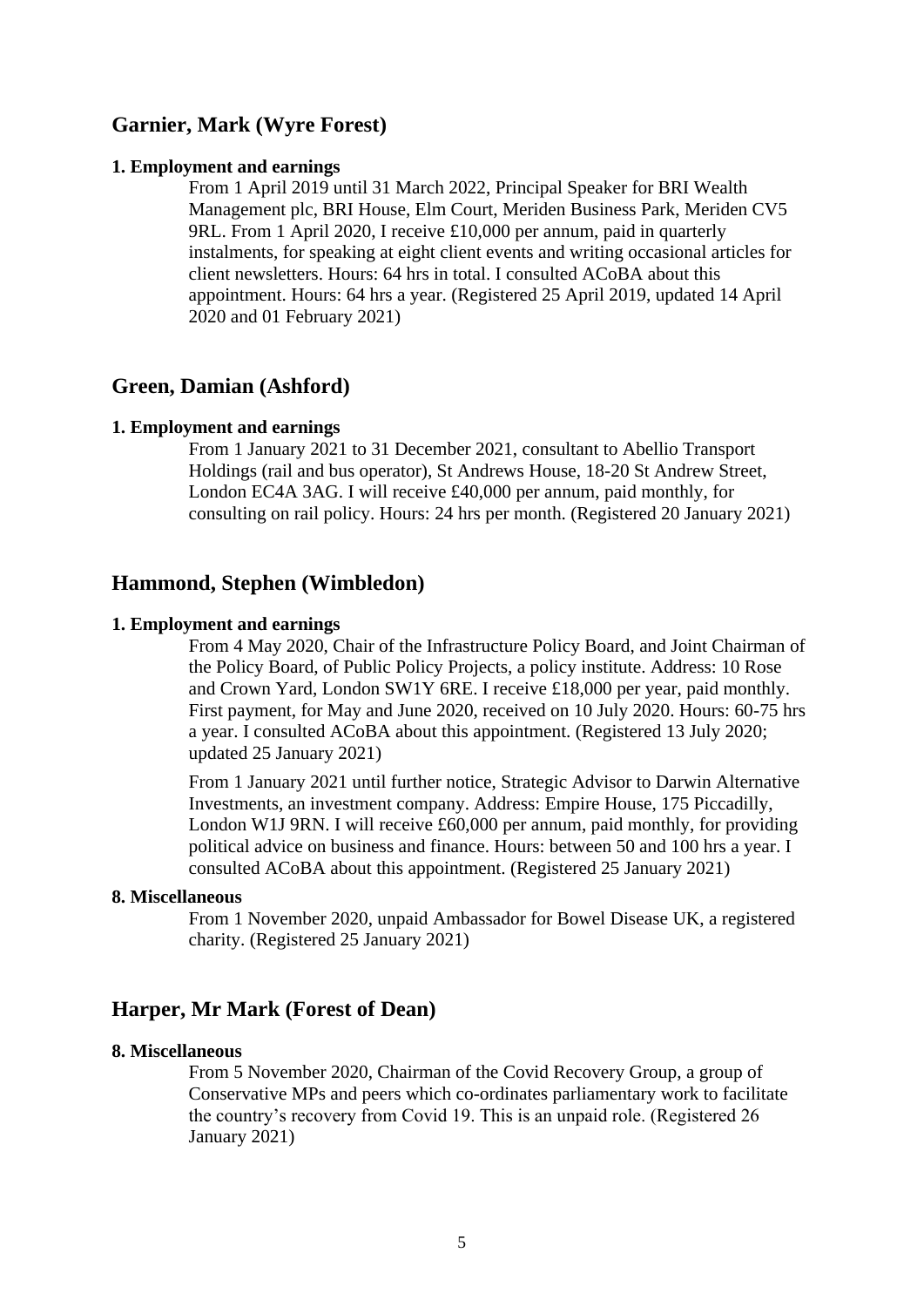# **Holloway, Adam (Gravesham)**

#### **1. Employment and earnings**

Payments for surveys from Ipsos MORI, 3 Thomas More St, London E1W 1YW:

15 December 2020, received £200. Hours: 1 hr. (Registered 19 January 2021)

### **6. Land and property portfolio: (i) value over £100,000 and/or (ii) giving rental income of over £10,000 a year**

From May 2017, residential property in Kent: (i) and (ii). (Registered 25 January 2021)

From 2010, share in agricultural land in Devon: (i). (Registered 25 January 2021)

### **Jenkin, Sir Bernard (Harwich and North Essex)**

#### **1. Employment and earnings**

Payments from Aros Corporation Limited, 112 Eversleigh Road, London SW11 5XB, (formerly Envoy Media, 11 Grosvenor Crescent, London SW1X 7EE), for regular column in Diplomat Magazine. Two hours work per month:

Payment of £325 expected for an article written on 24 January 2021. Hours: 2 hrs. (Registered 25 January 2021)

### **Jones, Mr David (Clwyd West)**

### **1. Employment and earnings**

21 January 2021, received £500 from News UK & Ireland Ltd, PO Box 151, Peterborough PE7 8YT, for an article for the Sun on Sunday. Hours: 2.5 hrs. (Registered 21 January 2021)

# **Kwarteng, Kwasi (Spelthorne)**

### **2. (b) Any other support not included in Category 2(a)**

Name of donor: Babatunde Soyoye Address of donor: private Amount of donation or nature and value if donation in kind: £4,500 to my fighting fund for the General Election Date received: 11 November 2019 Date accepted: 12 December 2019 Donor status: individual (Registered 12 February 2020; updated 29 January 2021)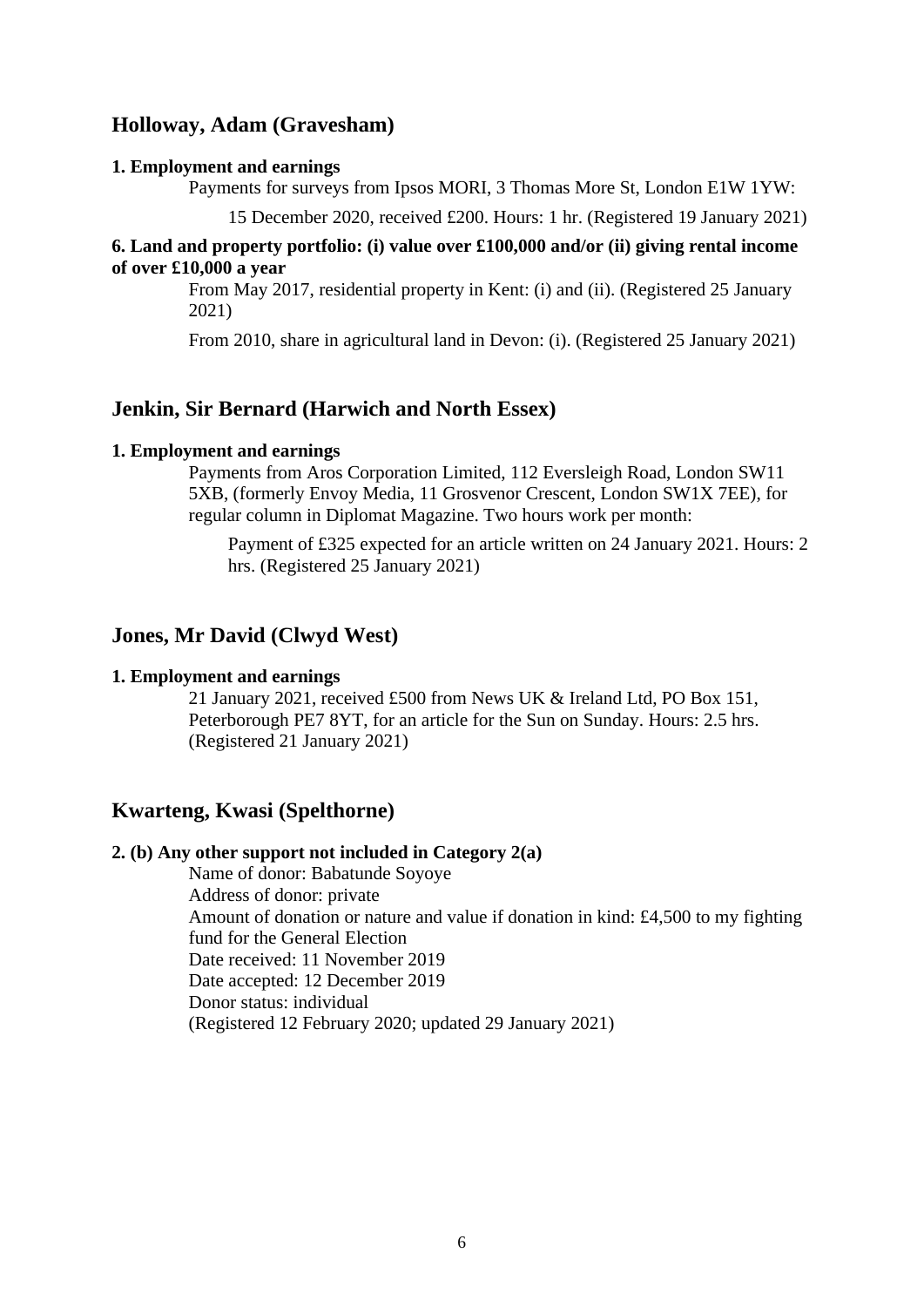# **Lammy, Mr David (Tottenham)**

#### **1. Employment and earnings**

Payments received via The Speaking Office, 25-27 Horsell Road, Highbury & Islington, London N5 1XL, for speaking engagements:

31 December 2020, received £1,640 from SumUp, Grunerstrase 13, 10179 Berlin, for O&A on racial diversity and inclusion to SumUP employees in EU on 18 November 2020. Hours: 3.5 hrs including preparation. (Registered 22 January 2021)

Payments from Global Radio, 30 Leicester Square, London WC2H 7LA:

5 January 2021, received £2,975 via Independent Talent Group, 40 Whitfield Street, Bloomsbury, London W1T 2RH, for guest presenting five shows on LBC on 21, 28 November 2020, and 5, 12, 19 December 2020. Hours: 22.5 hrs in total including preparation time (4.5 hrs per show). (Registered 22 January 2021)

### **Lucas, Caroline (Brighton, Pavilion)**

### **8. Miscellaneous**

Along with the Good Law Project and two other MPs, since 6 October 2020 I have been party to judicial review proceedings crowdfunded through the Good Law Project, 3 East Point High Street, Seal, Sevenoaks, TN15 0EG. Total costs incurred on this action to 26 January 2021: £11,829, of which £6,125.20 is to solicitors and £5,703.80 to Counsel). (Registered 27 October 2020; updated 26 January 2021)

### **May, Mrs Theresa (Maidenhead)**

### **1. Employment and earnings**

From 4 December 2019, payments for my speaking engagements speeches are made, via Washington Speakers Bureau, 1663 Prince Street, Alexandria, VA 22314 (a speaking agency) to the Office of Theresa May Limited, of 1 Chamberlain Square, Birmingham B3 3AX. These sums are used to pay employees, maintain my ongoing involvement in public life and support my charitable work. From 1 September 2020 until further notice the Office of Theresa May Ltd pays me £85,000 a year for speaking engagements, with an expected commitment of 24 hours a month. I consulted ACoBA about these arrangements. (Registered 10 January 2020; updated 08 October 2020)

20 January 2021, received approx. £48,245 for a speech on 16 January 2021 from The Richmond Forum, 110 South 15th Street, Suite B, Richmond, Virginia 23219, USA. Hours: 3 hrs. (Registered 25 January 2021)

20 January 2021, received approx. £39,900 for a speech on 15 January 2021, from TPG Communication of 52, Boulevard Richard‐Lenoir, Paris, France for services to Amundi Asset Management,90 Boulevard Pasteur, 75730 Paris, France. Hours: 2 hrs. (Registered 27 January 2021)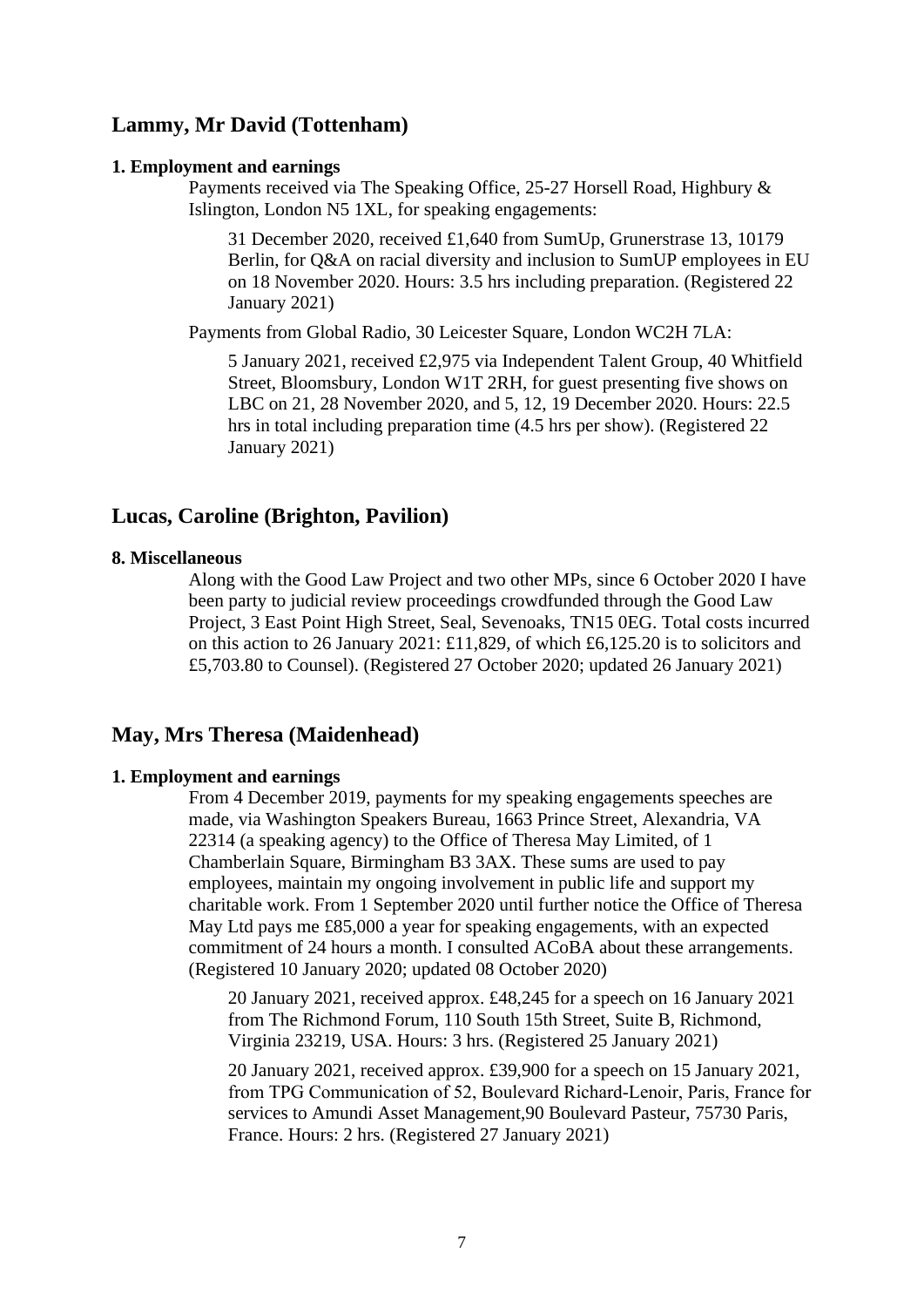# **Mearns, Ian (Gateshead)**

### **2. (b) Any other support not included in Category 2(a)**

Name of donor: Bakers and Allied Food Workers Union Address of donor: Stanborough House, Great North Road, Welwyn Garden City, Herts AL8 7TA Amount of donation or nature and value if donation in kind: Administration and coordination of the Bakers' Union Parliamentary Group, which I chair, provided by Solidarity Consulting Ltd, at a value of £16,305.60 from 1 September 2019 to 31 August 2021 Date received: 1 September 2020 to 31 August 2021 Date accepted: 1 September 2020 Donor status: trade union (Registered 22 January 2021) Name of donor: Rail, Maritime and Transport Union Address of donor: Unity House, 39 Chalton Street, London NW1 1JD

Amount of donation or nature and value if donation in kind: Administration and coordination of the RMT Parliamentary Group, which I chair, provided by Solidarity Consulting Ltd, at a value of £17,482 from 1 January 2021 to 31 December 2021 Date received: 1 January 2021 to 31 December 2021 Date accepted: 1 January 2021 Donor status: trade union (Registered 22 January 2021)

# **Millar, Robin (Aberconwy)**

#### **8. Miscellaneous**

Until 31 July 2020, Director of the Newmarket Festival. (Registered 09 January 2020; updated 25 January 2021)

# **Moran, Layla (Oxford West and Abingdon)**

#### **1. Employment and earnings**

5 January 2021, received £3,000 from Bindmans LLP, 236 Gray's Inn Road, London WC1X 8HB, for work done as a member of a detention review panel. Hours: 40 hrs. (Registered 19 January 2021)

### **8. Miscellaneous**

Along with the Good Law Project and two other MPs, since 6 October 2020 I have been party to judicial review proceedings crowdfunded through the Good Law Project, 3 East Point High Street, Seal, Sevenoaks, TN15 0EG. Total costs incurred on this action to 26 January 2021: £11,829, of which £6,125.20 is to solicitors and £5,703.80 to Counsel). (Registered 27 October 2020; updated 26 January 2021)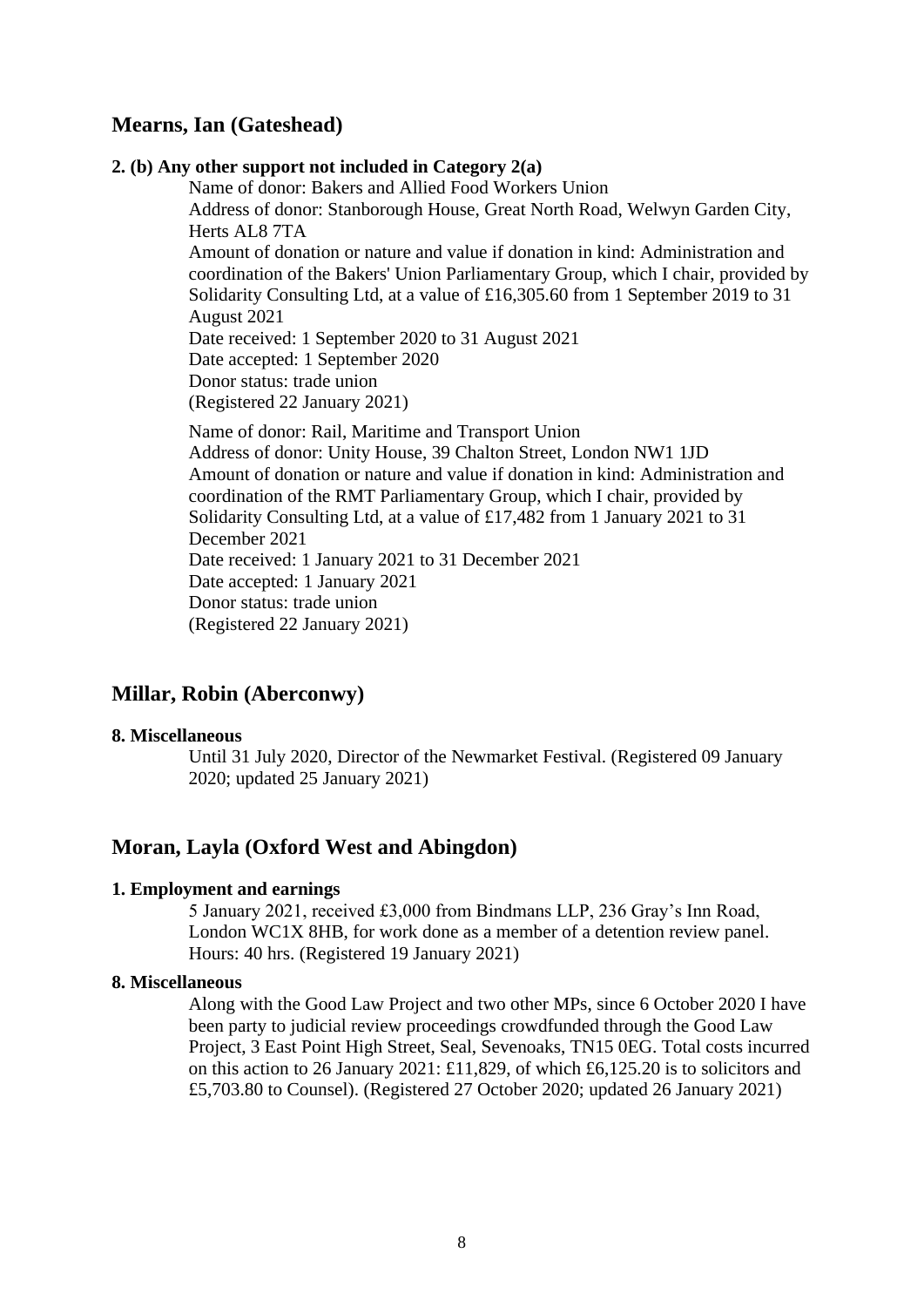# **Mordaunt, Penny (Portsmouth North)**

#### **2. (b) Any other support not included in Category 2(a)**

Name of donor: First Corporate Consultants Ltd Address of donor: Level 8, 71 Queen Victoria Street, London EC4V 4AY Amount of donation or nature and value if donation in kind: £10,000 Date received: 13 January 2021 Date accepted: 21 January 2021 Donor status: company, registration 2155845 (Registered 01 February 2021)

### **Murray, Mrs Sheryll (South East Cornwall)**

### **2. (a) Support linked to an MP but received by a local party organisation or indirectly via a central party organisation**

Name of donor: Andrew Willoughby Address of donor: private Amount of donation or nature and value if donation in kind: £2,500 Donor status: individual (Registered 25 January 2021)

### **Nicolson, John (Ochil and South Perthshire)**

#### **1. Employment and earnings**

Payments from News UK, 1 London Bridge Street, London SE1 9GF, for hosting a radio show:

22 January 2021, received £2,400. Hours: 12 hrs. (Registered 22 January 2021)

# **Paterson, Mr Owen (North Shropshire)**

#### **8. Miscellaneous**

From 22 December 2020, unpaid Chairman and Director of The Rose Paterson Trust Limited, which supports physical and mental health projects, suicide prevention and suicide bereavement. The Trust became a charity on 22 January 2021. (Registered 5 January 2021; updated 25 January 2021)

### **Reeves, Ellie (Lewisham West and Penge)**

### **1. Employment and earnings**

Payments from YouGov, 50 Featherstone Street, London EC1Y 8RT, for completing surveys:

Payment of £140 expected for a survey completed on 14 January 2021. Hours: 45 mins. (Registered 22 January 2021)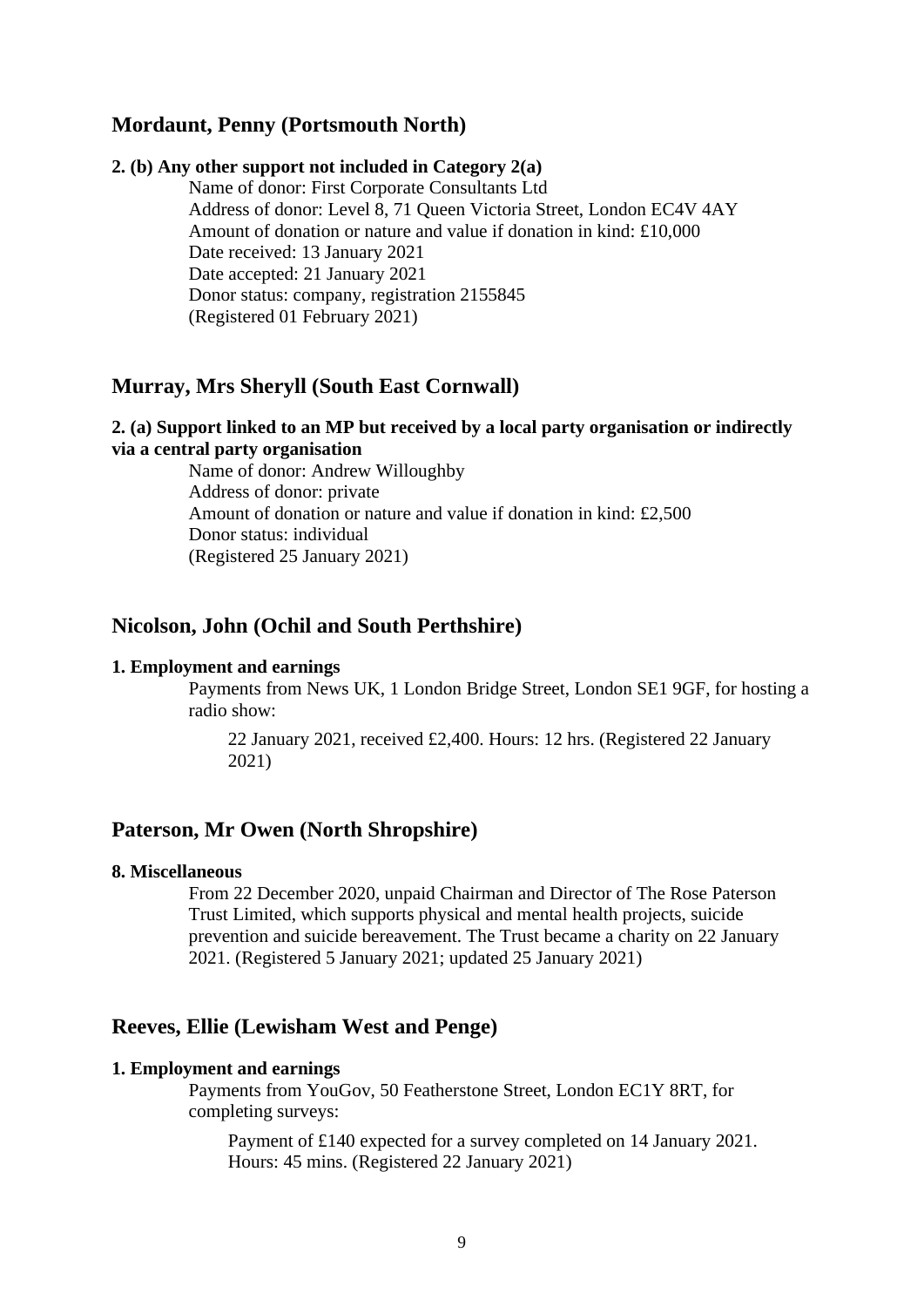# **Russell-Moyle, Lloyd (Brighton, Kemptown)**

#### **8. Miscellaneous**

From 10 November 2020, Trustee (unpaid) of the University of Bradford Union. (Registered 22 January 2021)

### **Saville Roberts, Liz (Dwyfor Meirionnydd)**

### **2. (b) Any other support not included in Category 2(a)**

Name of donor: National Union of Journalists (NUJ) Address of donor: 72 Acton Street, London WC1X 9NB Amount of donation, or nature and value if donation in kind: Administration and coordination of the NUJ Parliamentary Group of which I was the Chair, provided by Solidarity Consulting Ltd between 1 January 2020 and 20 March 20, value £3,693.50 Date received: 1 January 2020 and 20 March 20 Date accepted: 1 January 2020 Donor status: trade union (Registered 20 January 2021) Name of donor: Public and Commercial Services Union Address of donor: 160 Falcon Road, London SW11 2LN Amount of donation or nature and value if donation in kind: Administration and coordination of the Justice Unions Parliamentary Group, a cross-party group which I co-chair, provided by Solidarity Consulting Ltd between 1 January 2021 and 31 December 2021, value £4,454.40 Date received: 1 January 2021 - 31 December 2021 Date accepted: 1 January 2021 Donor status: trade union (Registered 25 January 2021) Name of donor: The Prison Officers Association Address of donor: Cronin House, 245 Church Street, London N9 9HW

Amount of donation or nature and value if donation in kind: Administration and coordination of the Justice Unions Parliamentary Group, a cross-party group which I co-chair, provided by Solidarity Consulting Ltd between 1 January 2021 and 31 December 2021, value £4,454.40 Date received: 1 January 2021 - 31 December 2021 Date accepted: 1 January 2021 Donor status: trade union (Registered 25 January 2021)